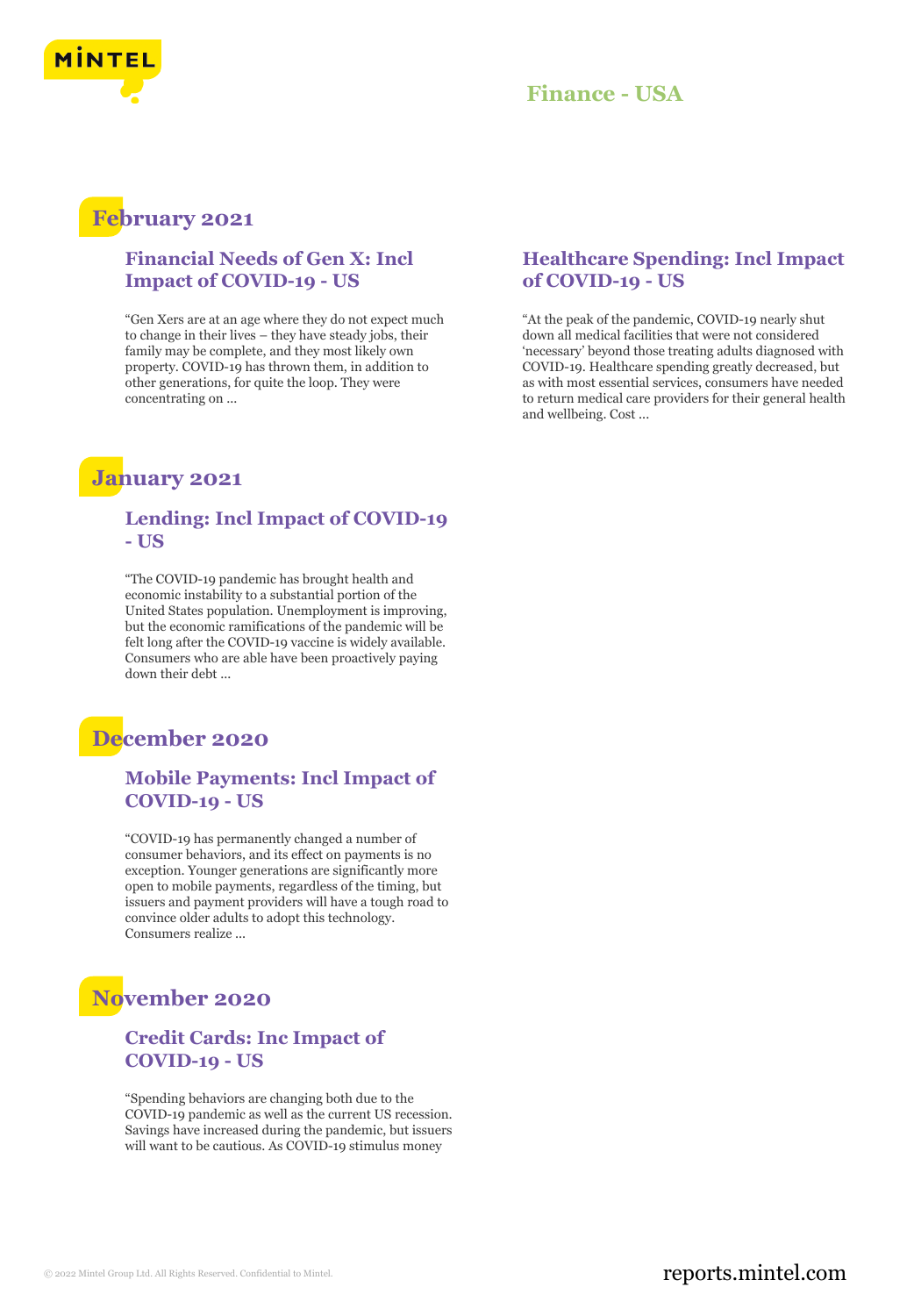

# **Finance - USA**

runs out and bill deferments end, issuers should be more cautious about who they target to ...

# **September 2020**

## **The Un- and Underbanked: Incl Impact of COVID-19 - US**

"The un- and underbanked are more vulnerable to economic uncertainty, and the COVID-19 pandemic will have made it much more difficult for many of these folks to make ends meet. Further compounding matters, Hispanic and Black consumers are both more likely to be un- and underbanked and more likely to ...

# **August 2020**

## **The Impact of COVID-19 on the Consumer Relationship with Financial Services - US**

"The impact of COVID-19 has shaken quite a few industries to their very core. Some will be fundamentally changed going forward, while others will, in the longer term, eventually return to normal working order. Similar to the effect on ecommerce in 2003 with the SARS outbreak, this pandemic has had ...

# **July 2020**

## **Consumers and Financial Understanding: Incl Impact of COVID-19 - US**

"The COVID-19 crisis will serve to expose and exacerbate the widening gulf of financial understanding between those with ample economic means and acumen, and those who lack the resources and financial wherewithal."

# **May 2020**

**Investing in 2020: Incl Impact of COVID-19 - US**

## **Consumers and the Economic Outlook: Incl Impact of COVID-19 - US**

"The unpredictable pace of the spread of COVID-19 is worrying, but consumers have remained optimistic about their finances throughout this pandemic and the subsequent recession. Time will tell how deeply consumer finances will be affected, but right now, consumers are most definitely holding out hope for themselves, while their confidence ...